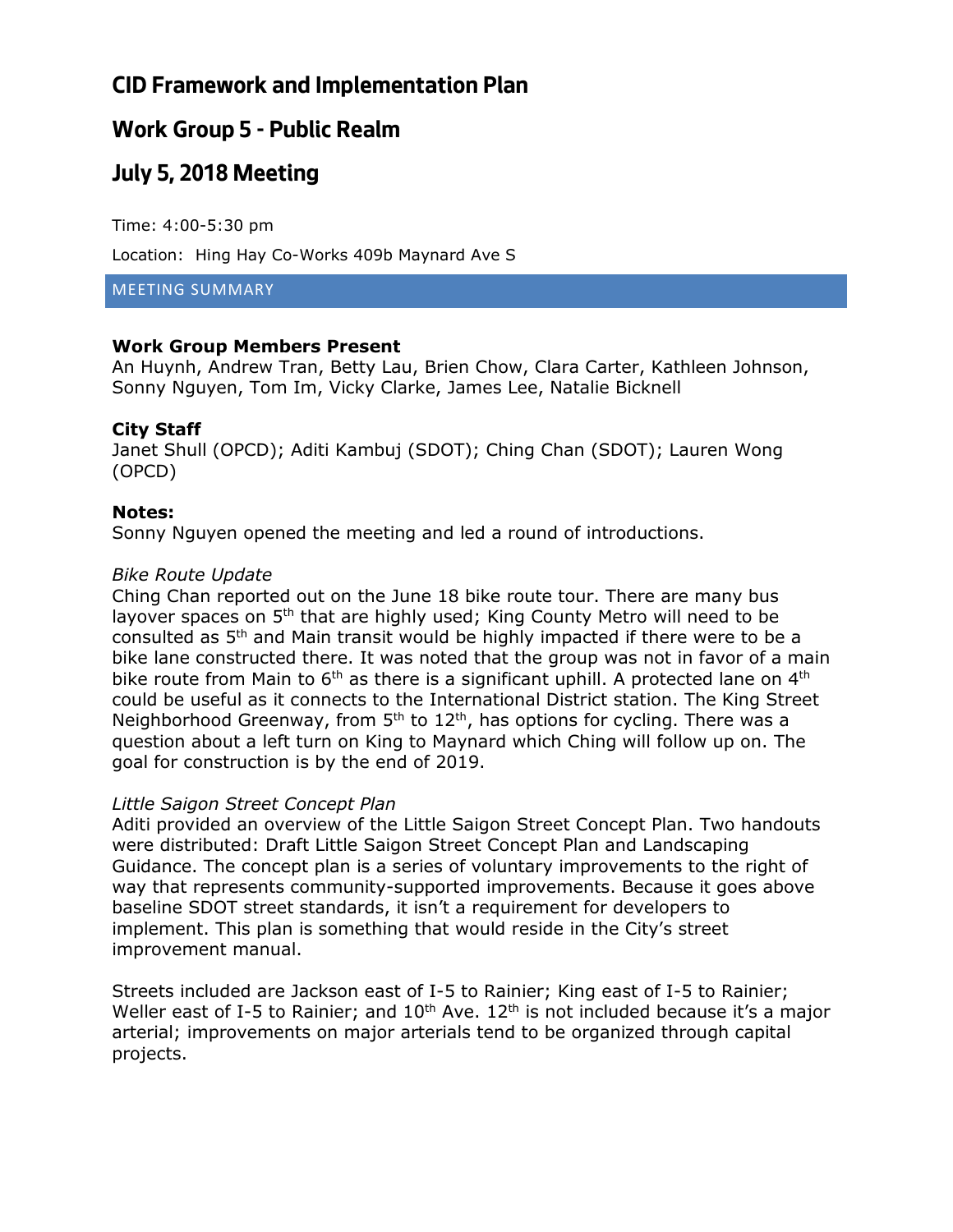## **CID Framework and Implementation Plan**

### **Work Group 5 - Public Realm**

# **July 5, 2018 Meeting**

Recommended street design features include safe and comfortable streets; well-lit sidewalks; landscaping; breaks in landscaping (seating, exercise equipment, gardening opportunities); active streets; sidewalk design (such as stamped pavement); gateway features; space for community events; street and transit amenities; continuity and cohesion.

Aditi asked the group for input on special character elements: stamped pavement, gateways, and types of seating that would be appropriate in this context. There was interest in having seating that would foster gathering and group activities, as seniors are often observed sitting together. There was also interest in having shade over seating, whether by tree canopy or umbrellas.

King St from  $10^{th}$ -12<sup>th</sup> Ave was considered a good space for street closure to hold festivals and events. Cars are going at lower speeds and it is already used by the community. Community can get an SDOT permit to hold multiple events throughout the year.

There were questions regarding the relation of this concept plan to ISRD guidelines, and how there could be more city or public support for these ideas to be implemented especially given that new developments on Jackson are potentially market rate. There is currently no capital money available to support but there is potential in other opportunities, such as Urban Forestry, other partnerships, or BRT project which includes a percentage of funds for arts.

There were questions about maintenance of street furniture and street trees, especially keeping the trees from obscuring light poles. An internal conversation would be needed with Urban Forestry regarding regular maintenance of tree canopy.

### *ISRD Guidelines for Public Realm*

Suggestions for additional consideration in the public realm:

- Curblines
- Culturally responsive design streetscape should represent/reflect the historic district
	- $\circ$  Example 1<sup>st</sup> and Pike at Pike Place
- Alley activation
- Mid-block connections
- Uses along mid-blocks
- Maintenance of landscaping
- Parklets and placemaking
- Bike parking opportunities
- Public signage identifying the historic district
- Consider lighting study recommendations